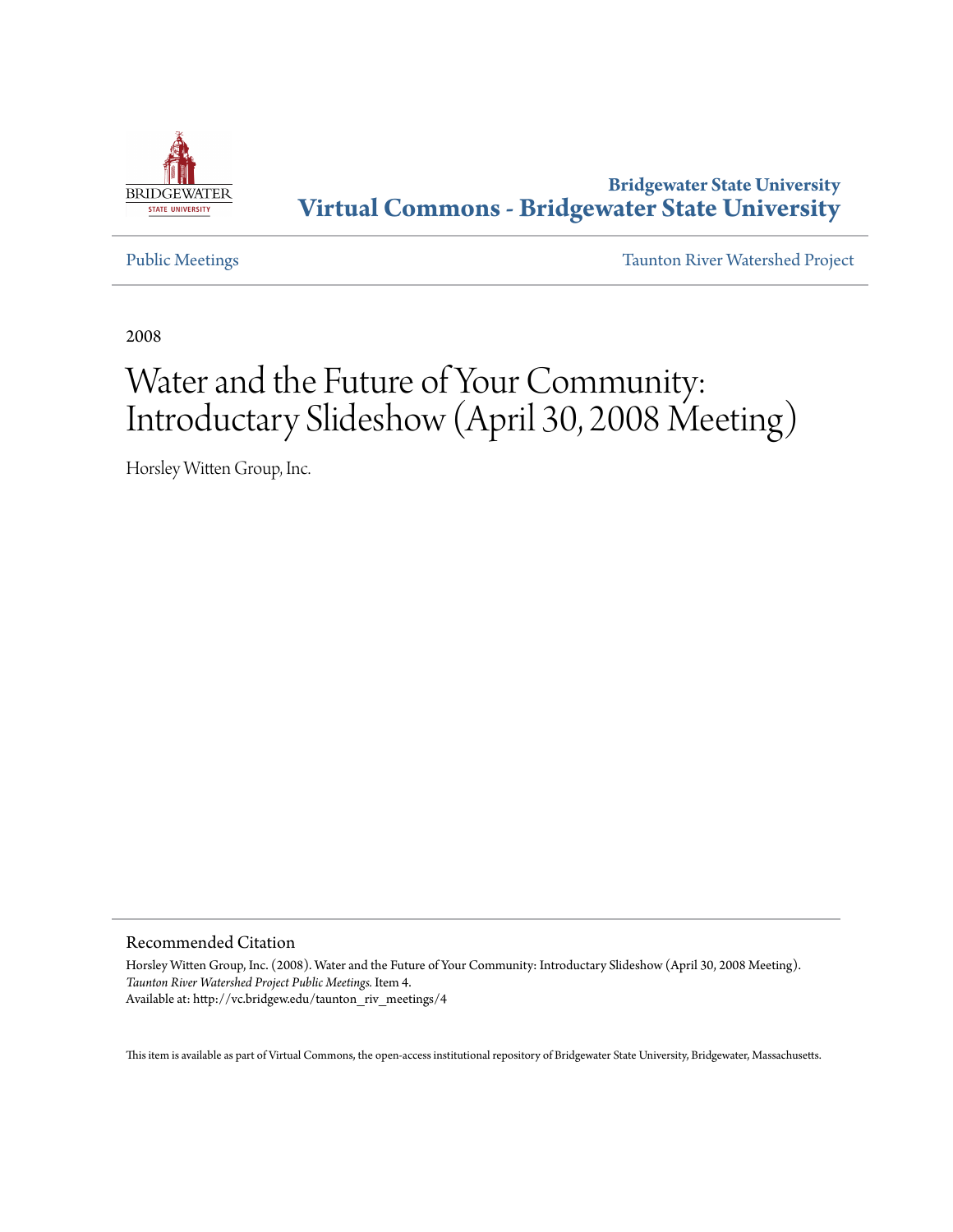# Water & The Future of Your **Community**

**Taunton River Watershed Study** April 30, 2008



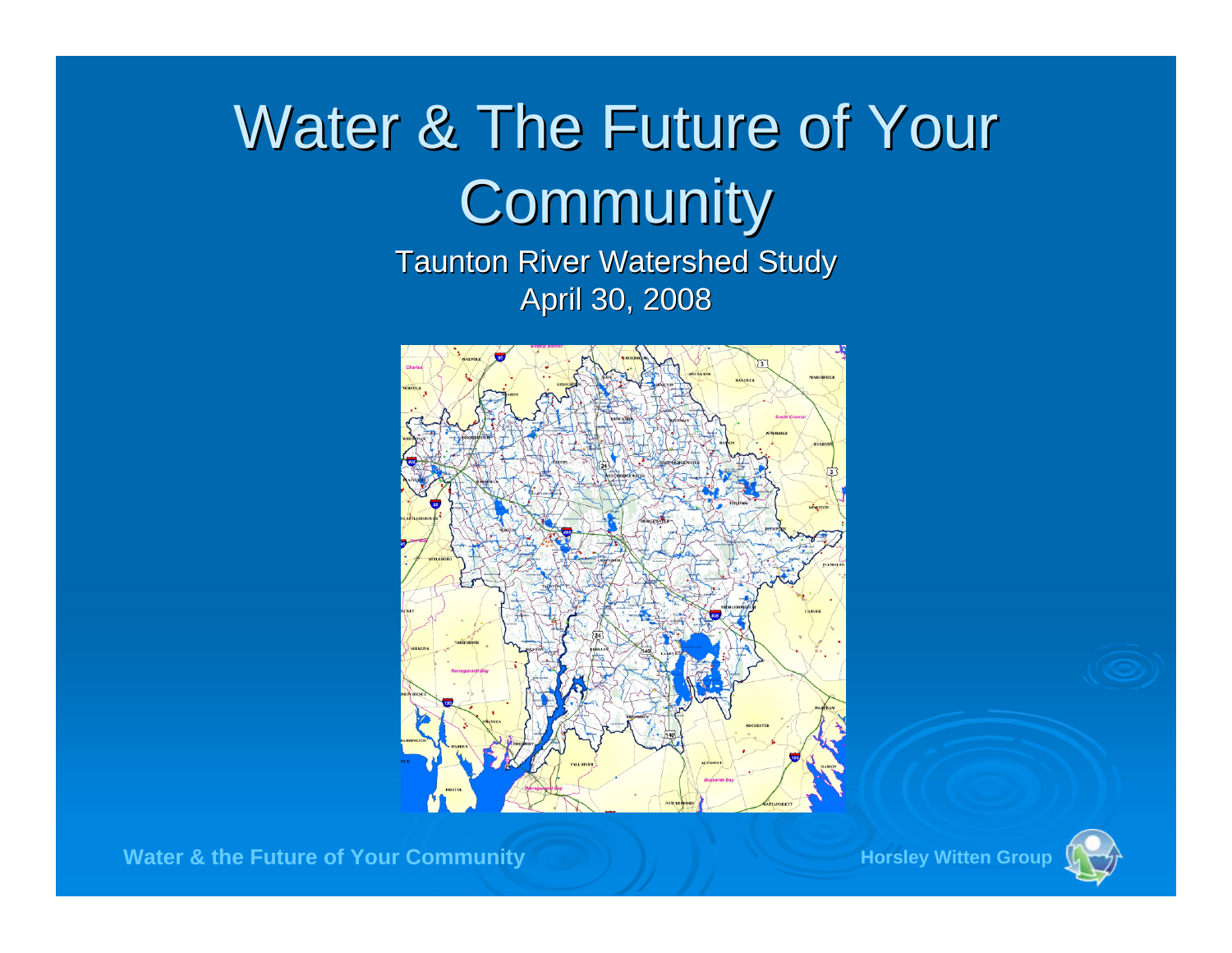

43 Communities

462 Square Miles

21-foot elevation drop along Taunton River mainstem

Tidally influenced for 18 miles up from Mount Hope **Bay** 

Water withdrawals: 353 sources at 148 facilities

Wastewater discharges: 20 large surface discharges, 22 large groundwater discharges

Major Tributaries:

KINGS

Matfield, Town, Mill (Canoe), Threemile, Nemasket, and Assonet Rivers

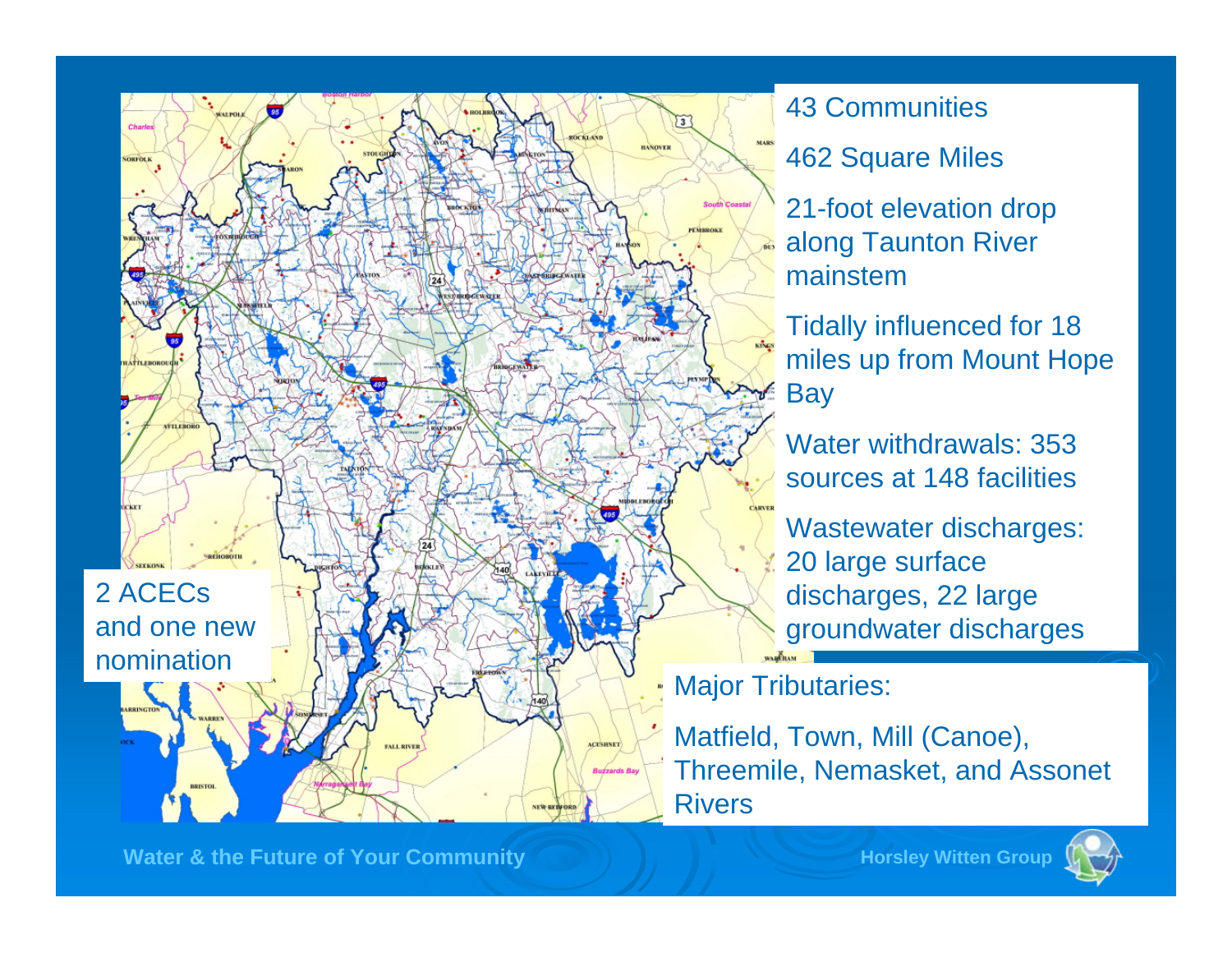### Today's Agenda

- **I.** Taunton River Watershed Study (15 min.)
- II.**Water Budget Analysis** *(30 min)*
- III. Overview of Habitat/Buffer Analysis *(10 min)*
- **IV. Overview of Smart Growth Tools (40 min)**
- V.. Group "Smart Growth " Exercises Exercises *(50 min) (50 min)*
- VI. Wrap-Up/ Closing Remarks *(15 min)*

**Water & the Future of Your Community And Allen Active States Horsley Witten Group** 



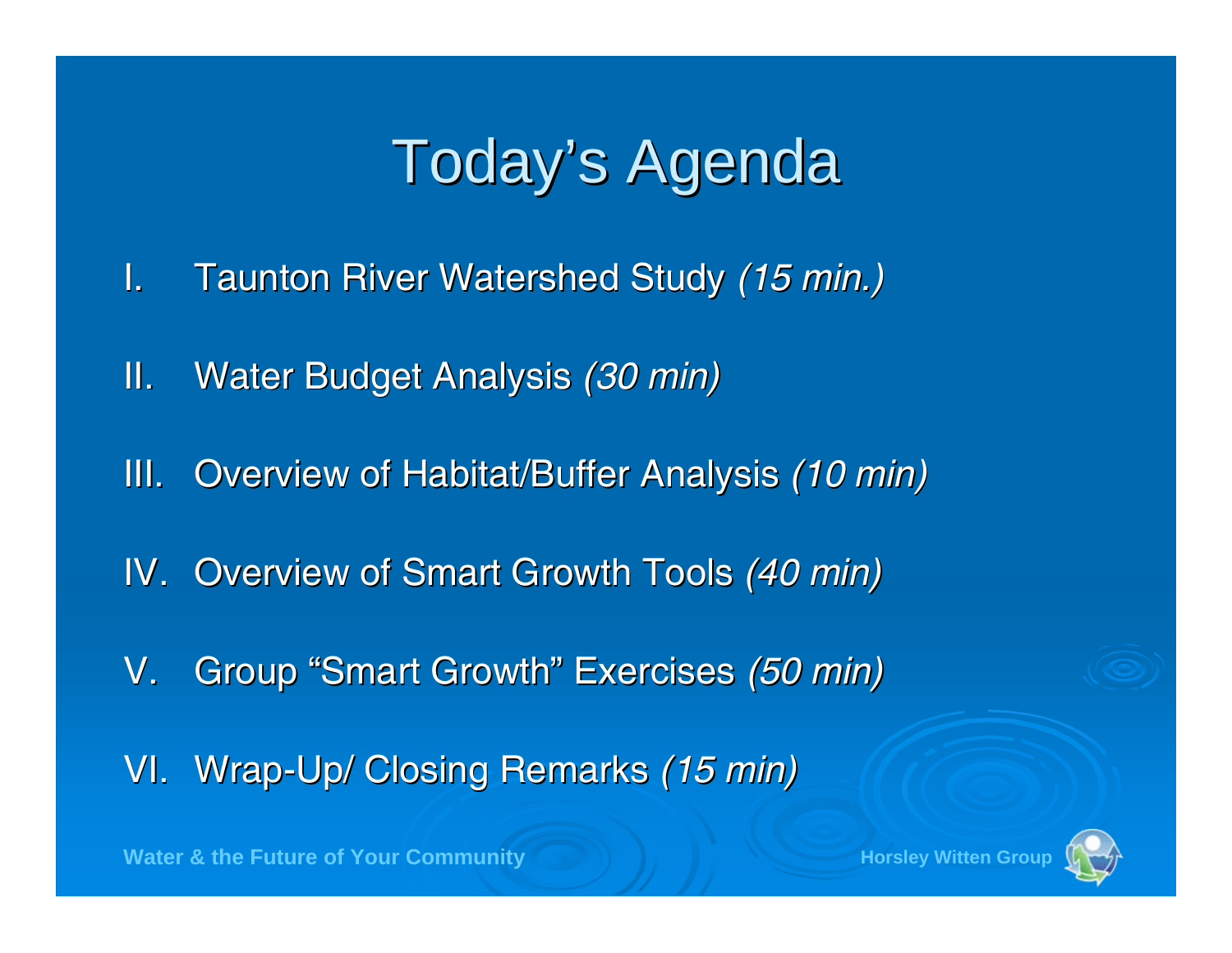## Co-Sponsors Thank you!

 $\triangleright$  Town of Easton ¾ Natural Resources Trust of Easton Natural Resources Trust of Easton $\triangleright$  Canoe River Aquifer Advisory Committee ¾ Brockton Conservation Commission Brockton Conservation Commission  $\triangleright$  Taunton River Watershed Alliance



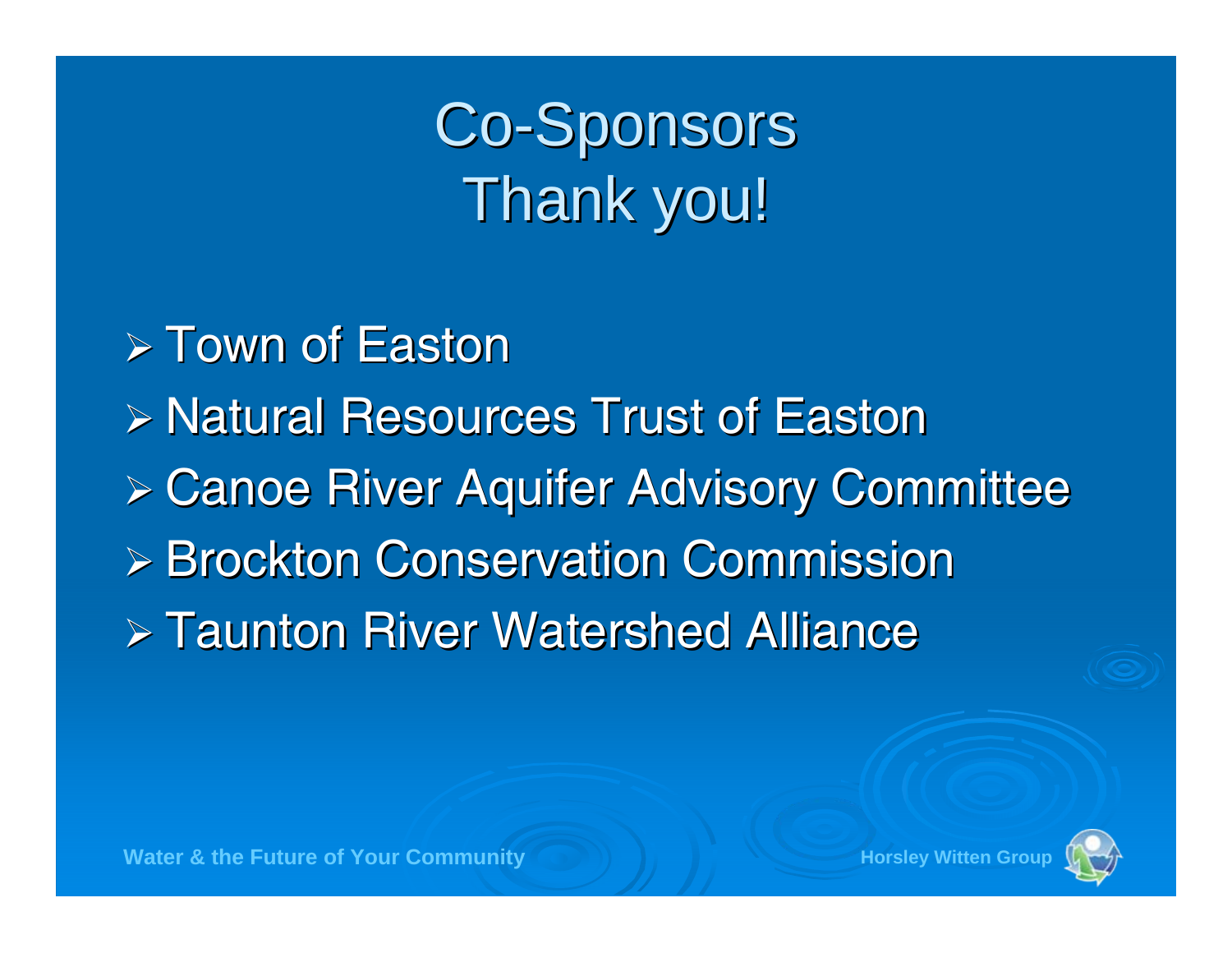### **Taunton River Watershed Study Overview**

- $\triangleright$  Funded through a legislative earmark
- $\triangleright$  Managed by Bridgewater State College
- > Steering Committee:
	- $\bullet$ Bridgewater State College's Watershed Access Lab
	- $\bullet$ MA State Agencies: MA DCR, MA DEP, MA EOEEA
	- The Nature Conservancy
	- Regional Planning Agencies: SRPEDD, OCPC

> Schedule: March 2007 -- August 2008

**Water & the Future of Your Community Crown And All Access Horsley Witten** 

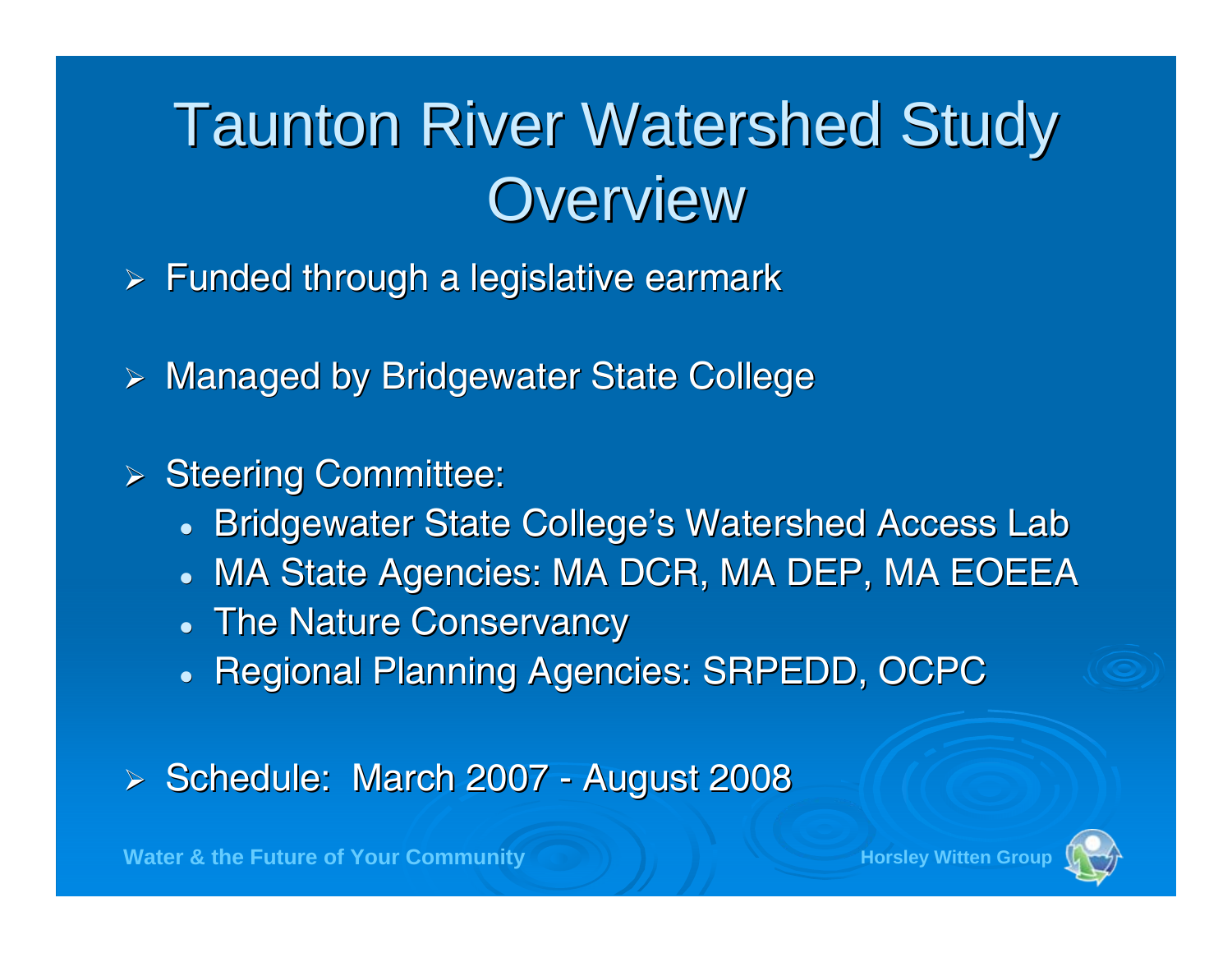## **Taunton River Watershed Study Goal**

To restore and maintain a hydrologically and biologically connected and integrated watershed system that will sustain healthy humans and wildlife.



**Water & the Future of Your Community**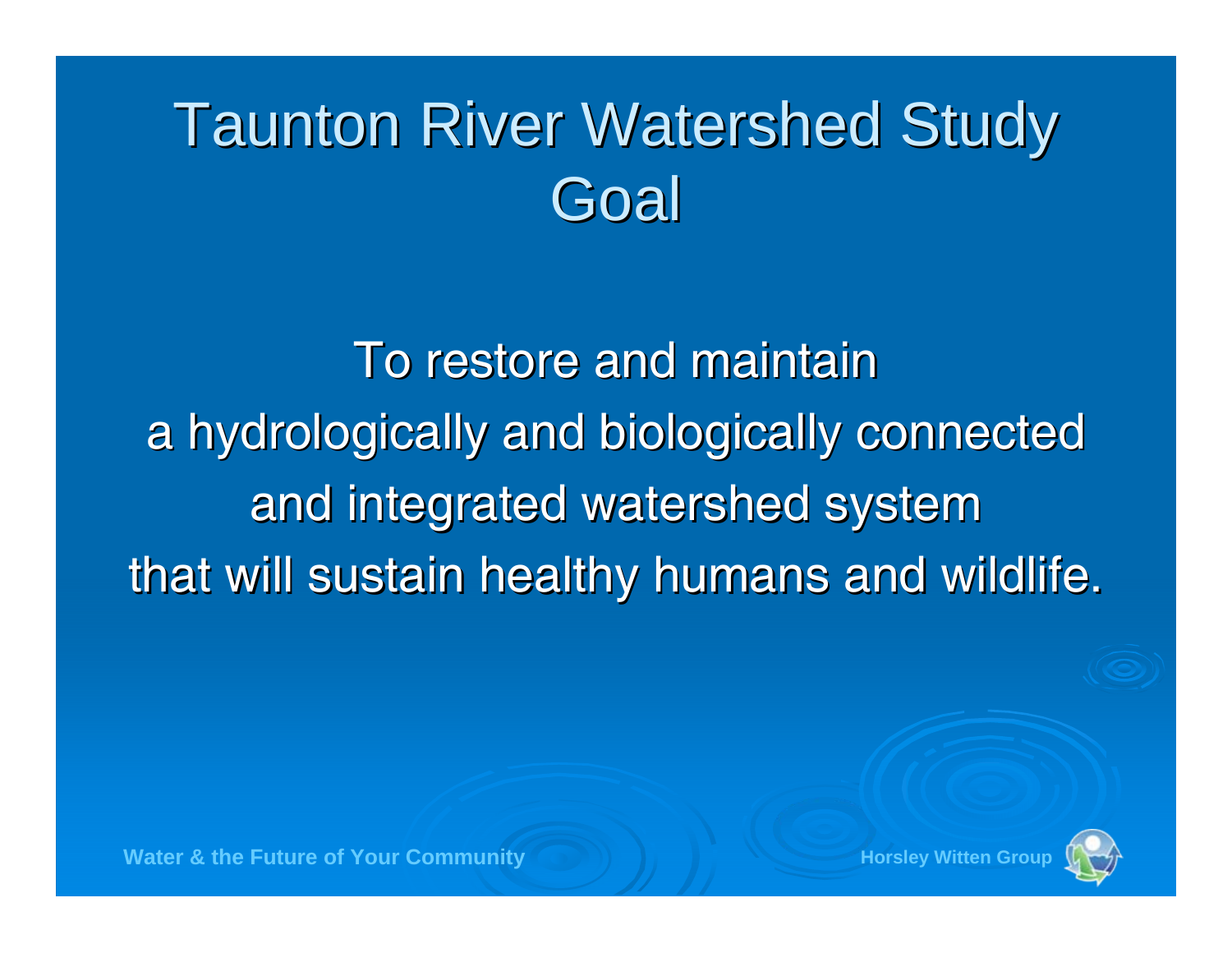## Two Phases to the Study

 $\triangleright$  Phase 1 -- Data Gathering/ Preliminary Analysis

- $\bullet$ • Gather information and data for a study of the<br>Taunton River Watershed,
- $\bullet\,$  Perform preliminary analyses,
- Public education and outreach, and
- Begin to develop a long-term vision and strategy for<br>the sustainable management of the Taunton River<br>Watershed Watershed

 $\triangleright$  Phase 2 -Phase 2 - Develop a Watershed Management<br>Action Plan (Future)



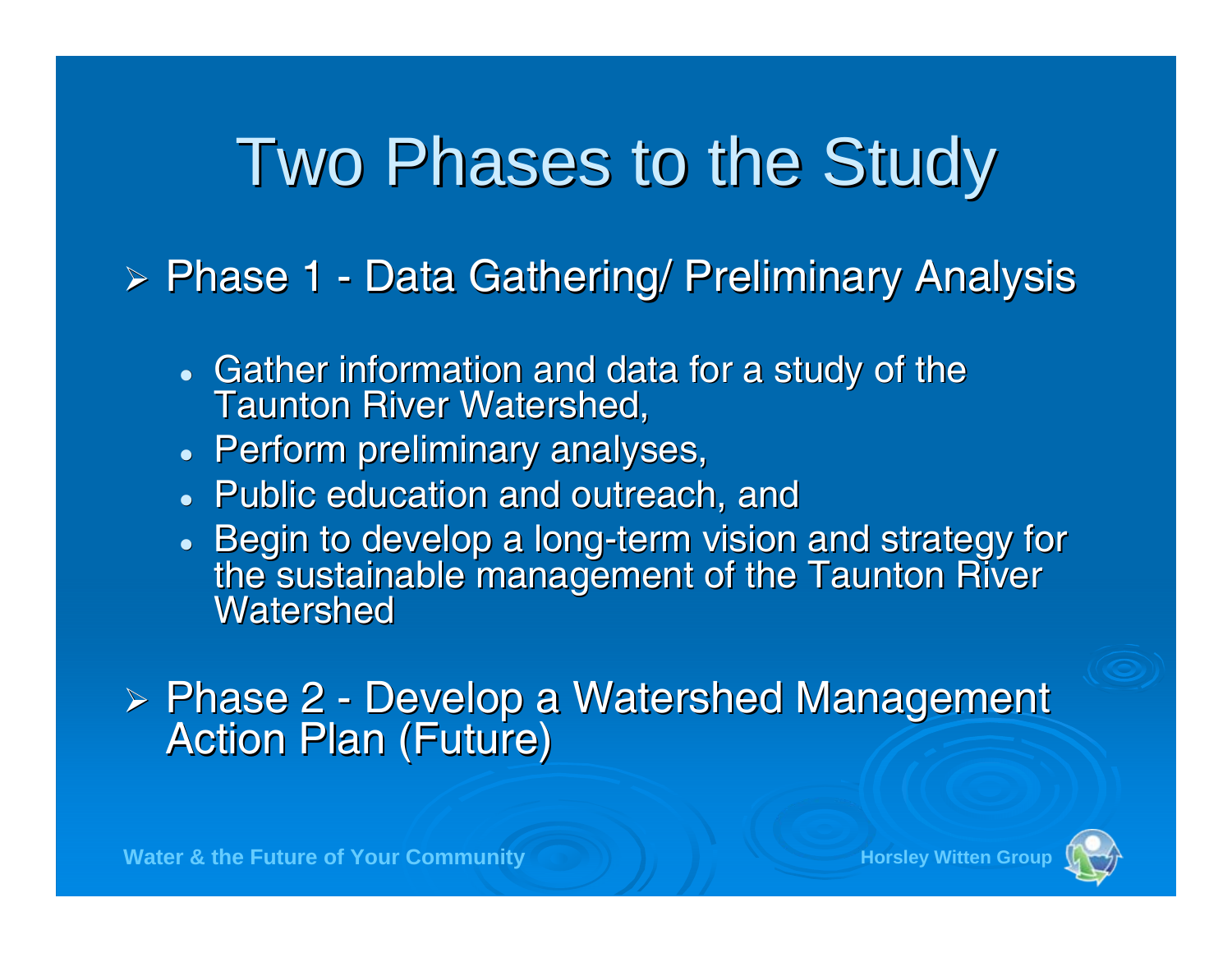## Key Focus Areas:

#### ≻ Water Budget

- Stormwater
- Wastewater
- **Drinking Water Supply**

 $\triangleright$  Smart Growth and LID

#### $\triangleright$  Habitat Impacts



#### Hockomock Swamp



*photo: Alison Bowden*



**Water & the Future of Your Community Community Horsley Witten Group**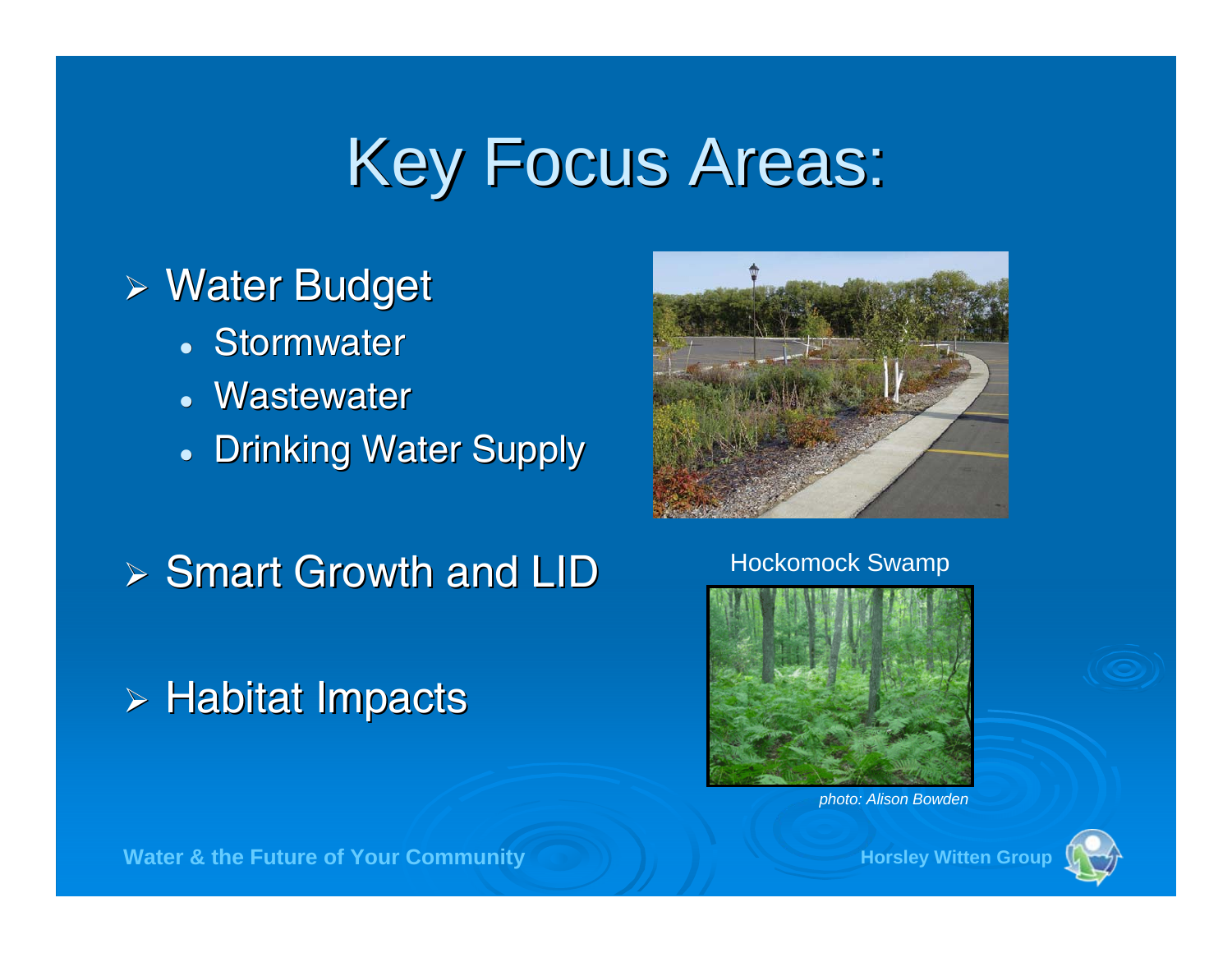## Top 5 Watershed Concerns Top 5 Watershed Concerns

- 1. Education/training for municipal staff, boards Education/training for municipal staff, boards and commissions
- 2.Public education/outreach on environmental issues
- 3. Protection of habitat, wetlands, open space
- 4.The extent of Inappropriate development The extent of Inappropriate development
- 5. Quantity of flow and availability of critical habitat in rivers, streams, lakes

**Water & the Future of Your Community Crown And All Access Horsley Witten**